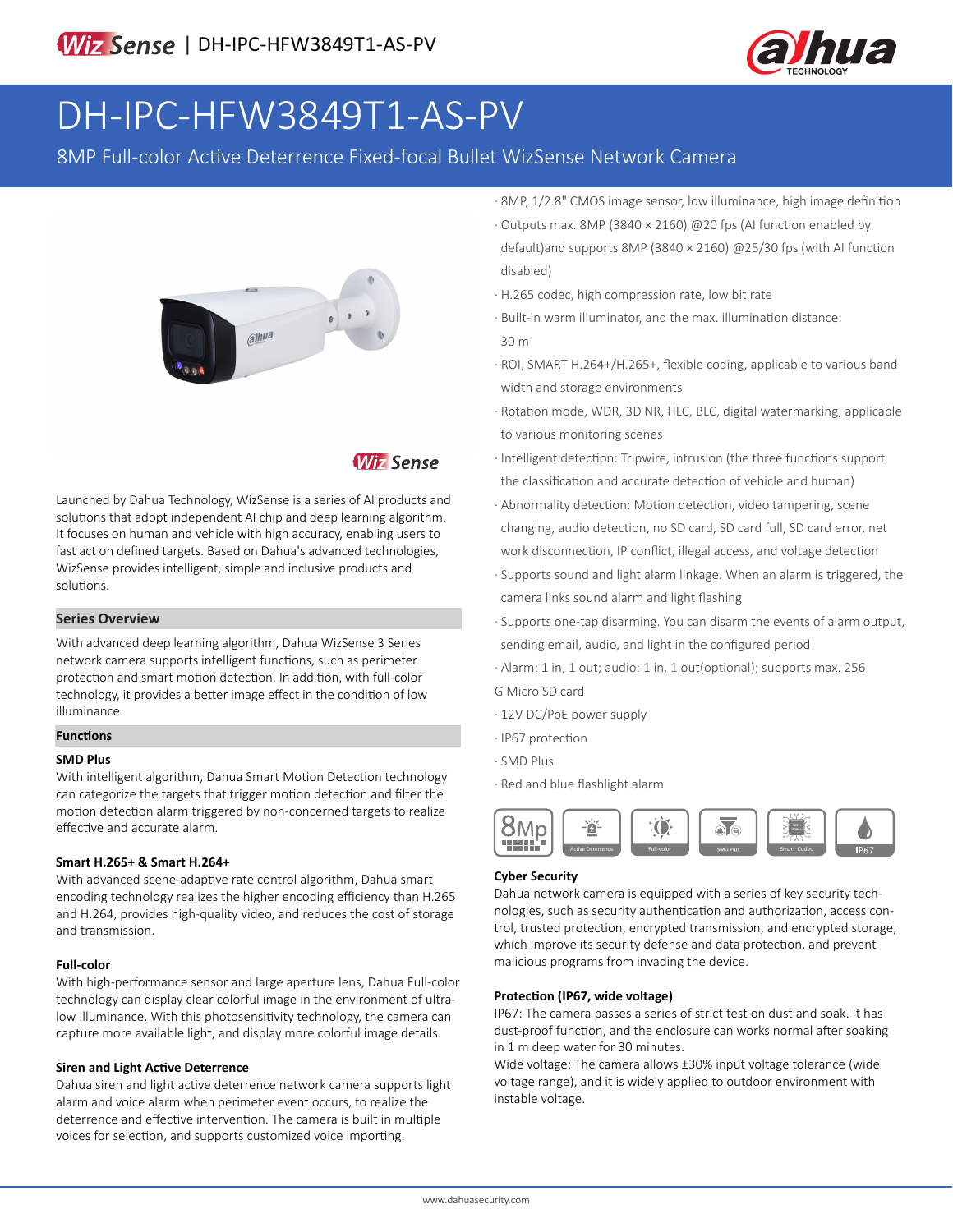# Wiz Sense | DH-IPC-HFW3849T1-AS-PV

## **Technical Specification**

### Camera

| Image Sensor                 | 1/2.8" 8Megapixel progressive CMOS                |
|------------------------------|---------------------------------------------------|
| Max. Resolution              | 3840 (H) × 2160 (V)                               |
| <b>ROM</b>                   | 128 MB                                            |
| RAM                          | 512 MB                                            |
| Scanning System              | Progressive                                       |
| Electronic Shutter Speed     | Auto/Manual 1/3 s-1/100,000 s                     |
| Min. Illumination            | 0.007 Lux@F1.4                                    |
| S/N Ratio                    | $>$ 56 dB                                         |
| <b>Illumination Distance</b> | 30 m (98.4 ft)                                    |
| Illuminator On/Off Control   | Auto/Manual                                       |
| Illuminator Number           | 2 (Warm light)                                    |
| Pan/Tilt/Rotation Range      | Pan: 0°-360°<br>Tilt: 0°-90°<br>Rotation: 0°-360° |

#### Lens

| Lens Type               |       | Fixed-focal                                                                                                     |                                |                               |                               |
|-------------------------|-------|-----------------------------------------------------------------------------------------------------------------|--------------------------------|-------------------------------|-------------------------------|
| Mount Type              |       | M12                                                                                                             |                                |                               |                               |
| Focal Length            |       | 2.8 mm; 3.6 mm                                                                                                  |                                |                               |                               |
| Field of View           |       | 2.8 mm: Horizontal 107° x Vertical 56° x Diagonal 127°<br>3.6 mm: Horizontal 89° x Vertical 46° x Diagonal 102° |                                |                               |                               |
| Iris Type               |       | Fixed                                                                                                           |                                |                               |                               |
| Close Focus Distance    |       | 2.8 mm: 1.5 m (4.9 ft)<br>3.6 mm: 2.2 m (7.2 ft)                                                                |                                |                               |                               |
|                         | I ens | Detect                                                                                                          | Observe                        | Recognize                     | Identify                      |
| <b>DORI</b><br>Distance | W     | 87.7 m<br>(287.7)                                                                                               | 35.1 m<br>$(115.2 \text{ ft})$ | 17.5 m<br>$(57.4 \text{ ft})$ | 8.8 m<br>$(28.9)$ ft)         |
|                         | Τ     | 110.3 m<br>(361.9 ft)                                                                                           | 44.1 m<br>$(144.7 \text{ ft})$ | 22.1 m<br>$(72.5 \text{ ft})$ | 11.0 m<br>$(36.1 \text{ ft})$ |

## Professional, intelligent

| IVS (Perimeter Protection) | Tripwire; intrusion (support the classification and<br>accurate detection of vehicle and human)                                                                                                                                  |
|----------------------------|----------------------------------------------------------------------------------------------------------------------------------------------------------------------------------------------------------------------------------|
| Intelligent Search         | Work together with Smart NVR to perform refine<br>intelligent search, event extraction and merging to<br>event videos.                                                                                                           |
| Video                      |                                                                                                                                                                                                                                  |
| Video Compression          | H.265; H.264; H.264H; H.264B; MJPEG (only supported<br>by the sub stream)                                                                                                                                                        |
| Smart Codec                | Smart H.265+/Smart H.264+                                                                                                                                                                                                        |
| Video Frame Rate           | Main stream:<br>3840 × 2160 @(1-20 fps by default)<br>$3840 \times 2160$ @(1-25/30 fps with AI function disabled)<br>sub stream:<br>704 x 576 @ (1-25 fps)/704 x 480 @ (1-30 fps)<br>third stream:<br>1920 × 1080 @(1-25/30 fps) |
| Stream Capability          | 3 streams                                                                                                                                                                                                                        |

| Resolution                  | 8M (3840 × 2160); 6M (3072 × 2048); 5M (3072 ×<br>1728/2592 × 1944); 4M (2688 × 1520); 3M (2048 ×<br>1536/2304 × 1296); 1080p (1920 × 1080); 1.3M (1280<br>× 960); 720p (1280 × 720); D1 (704 × 576/704 × 480);<br>VGA (640 × 480); CIF (352 × 288/352 × 240)                                                                                                               |
|-----------------------------|-----------------------------------------------------------------------------------------------------------------------------------------------------------------------------------------------------------------------------------------------------------------------------------------------------------------------------------------------------------------------------|
| <b>Bit Rate Control</b>     | CBR/VBR                                                                                                                                                                                                                                                                                                                                                                     |
| Video Bit Rate              | H.264: 3 kbps-8192 kbps<br>H.265: 3 kbps-8192 kbps                                                                                                                                                                                                                                                                                                                          |
| Day/Night                   | Color/B/W                                                                                                                                                                                                                                                                                                                                                                   |
| <b>BLC</b>                  | Yes                                                                                                                                                                                                                                                                                                                                                                         |
| <b>HLC</b>                  | Yes                                                                                                                                                                                                                                                                                                                                                                         |
| <b>WDR</b>                  | 120 dB                                                                                                                                                                                                                                                                                                                                                                      |
| Scene Self-adaptation (SSA) | Yes                                                                                                                                                                                                                                                                                                                                                                         |
| White Balance               | Auto/natural/street lamp/outdoor/manual/regional<br>custom                                                                                                                                                                                                                                                                                                                  |
| Gain Control                | Auto/Manual                                                                                                                                                                                                                                                                                                                                                                 |
| Noise Reduction             | 3D NR                                                                                                                                                                                                                                                                                                                                                                       |
| <b>Motion Detection</b>     | OFF/ON (4 areas)                                                                                                                                                                                                                                                                                                                                                            |
| Region of Interest (RoI)    | Yes (4 areas)                                                                                                                                                                                                                                                                                                                                                               |
| Smart Illumination          | Yes                                                                                                                                                                                                                                                                                                                                                                         |
| Image Rotation              | 0°/90°/180°/270° (Support 90°/270° with 1920 × 1080<br>resolution and lower)                                                                                                                                                                                                                                                                                                |
| Mirror                      | Yes                                                                                                                                                                                                                                                                                                                                                                         |
| Privacy Masking             | 4 areas                                                                                                                                                                                                                                                                                                                                                                     |
| Audio                       |                                                                                                                                                                                                                                                                                                                                                                             |
| <b>Built-in MIC</b>         | None                                                                                                                                                                                                                                                                                                                                                                        |
| Audio Compression           | PCM, G.711a, G.711Mu, G726                                                                                                                                                                                                                                                                                                                                                  |
| Alarm                       |                                                                                                                                                                                                                                                                                                                                                                             |
| Alarm Event                 | No SD card; SD card full; SD card error; service<br>life warning (supported by Dahua card); network<br>disconnection; IP conflict; illegal access; motion<br>detection; video tampering; tripwire; intrusion; audio<br>detection; voltage detection; external alarm; SMD;<br>safety exception; light alarm; sound alarm (11 built-in<br>sounds and custom voices importing) |
| <b>Network</b>              |                                                                                                                                                                                                                                                                                                                                                                             |
| Network                     | RJ-45 (10/100 Base-T)                                                                                                                                                                                                                                                                                                                                                       |
| SDK and API                 | Yes                                                                                                                                                                                                                                                                                                                                                                         |
| Protocol                    | IPv4; IPv6; HTTP; TCP; UDP; ARP; RTP; RTSP; RTCP;<br>RTMP; SMTP; FTP; SFTP; DHCP; DNS; DDNS; QoS;<br>UPnP; NTP; Multicast; ICMP; IGMP; NFS; SAMBA;<br>PPPoE; SNMP                                                                                                                                                                                                           |
| Cyber Security              | Video encryption; firmware encryption; configuration<br>encryption; Digest; WSSE; account lockout; security<br>logs; IP/MAC filtering; generation and importing of<br>X.509 certification; syslog; HTTPS; 802.1x; trusted boot;<br>trusted execution; trusted upgrade                                                                                                       |
| Interoperability            | ONVIF (Profile S/Profile G/Profile T); CGI; Milestone;<br>Genetec; P2P                                                                                                                                                                                                                                                                                                      |
| User/Host                   | 20 (Total bandwidth: 72 M)                                                                                                                                                                                                                                                                                                                                                  |